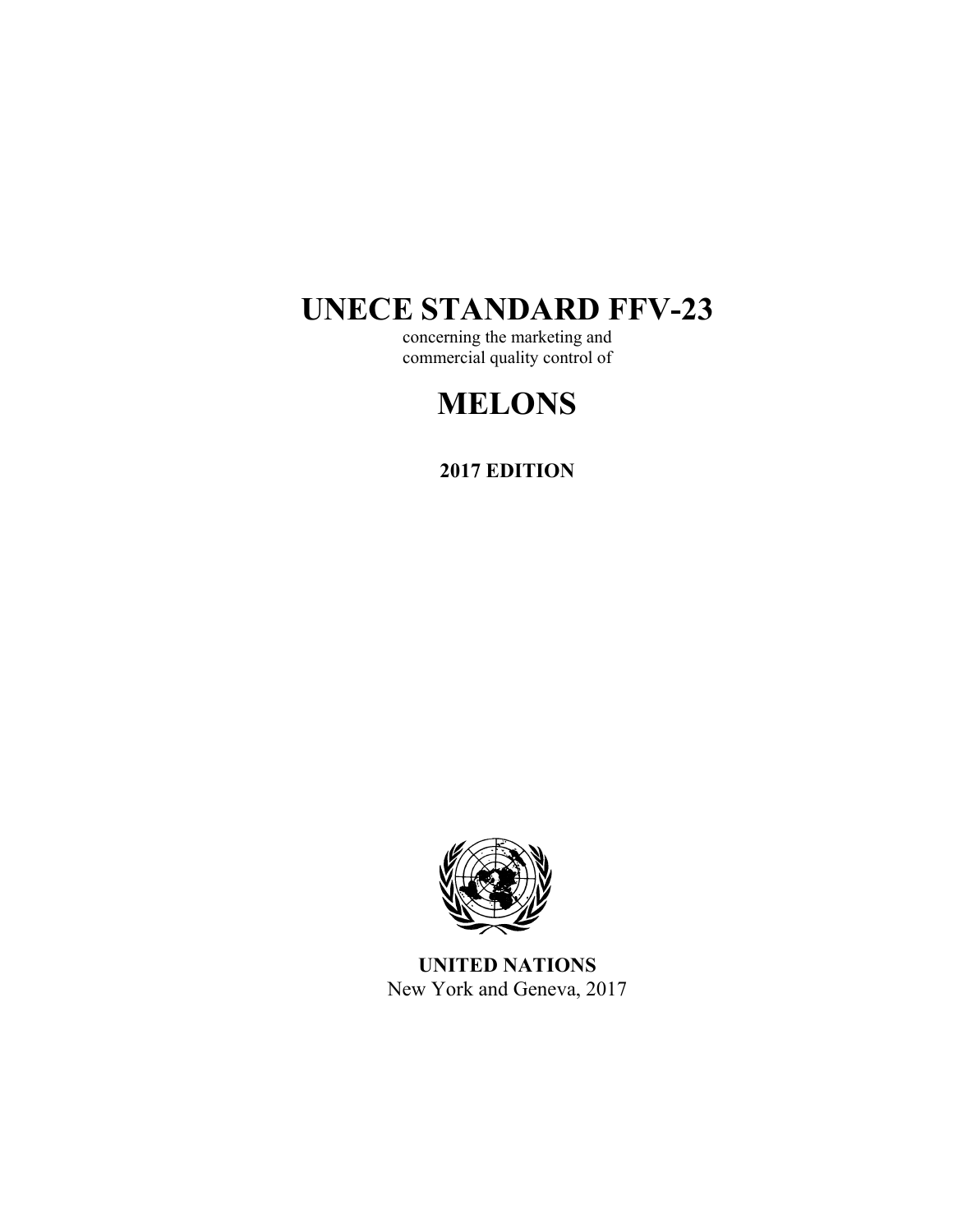#### **NOTE**

#### **Working Party on Agricultural Quality Standards**

The commercial quality standards developed by the Working Party on Agricultural Quality Standards of the United Nations Economic Commission for Europe (UNECE) help facilitate international trade, encourage highquality production, improve profitability and protect consumer interests. UNECE standards are used by governments, producers, traders, importers and exporters, and other international organizations. They cover a wide range of agricultural products, including fresh fruit and vegetables, dry and dried produce, seed potatoes, meat, cut flowers, eggs and egg products.

Any member of the United Nations can participate, on an equal footing, in the activities of the Working Party. For more information on agricultural standards, please visit our website <www.unece.org/trade/agr>.

The present Standard for Melons is based on documents ECE/TRADE/C/WP.7/GE.1/2010/13 and ECE/TRADE/C/WP.7/2012/8, reviewed and adopted by the Working Party at its sixty-sixth and sixty-eighth sessions.

Aligned with the Standard Layout (2017)

The designations employed and the presentation of the material in this publication do not imply the expression of any opinion whatsoever on the part of the United Nations Secretariat concerning the legal status of any country, territory, city or area or of its authorities, or concerning the delimitation of its frontiers or boundaries. Mention of company names or commercial products does not imply endorsement by the United Nations.

All material may be freely quoted or reprinted, but acknowledgement is requested.

Please contact the following address with any comments or enquiries:

Agricultural Standards Unit Economic Cooperation and Trade Division United Nations Economic Commission for Europe Palais des Nations CH-1211 Geneva 10, Switzerland E-mail: agristandards@unece.org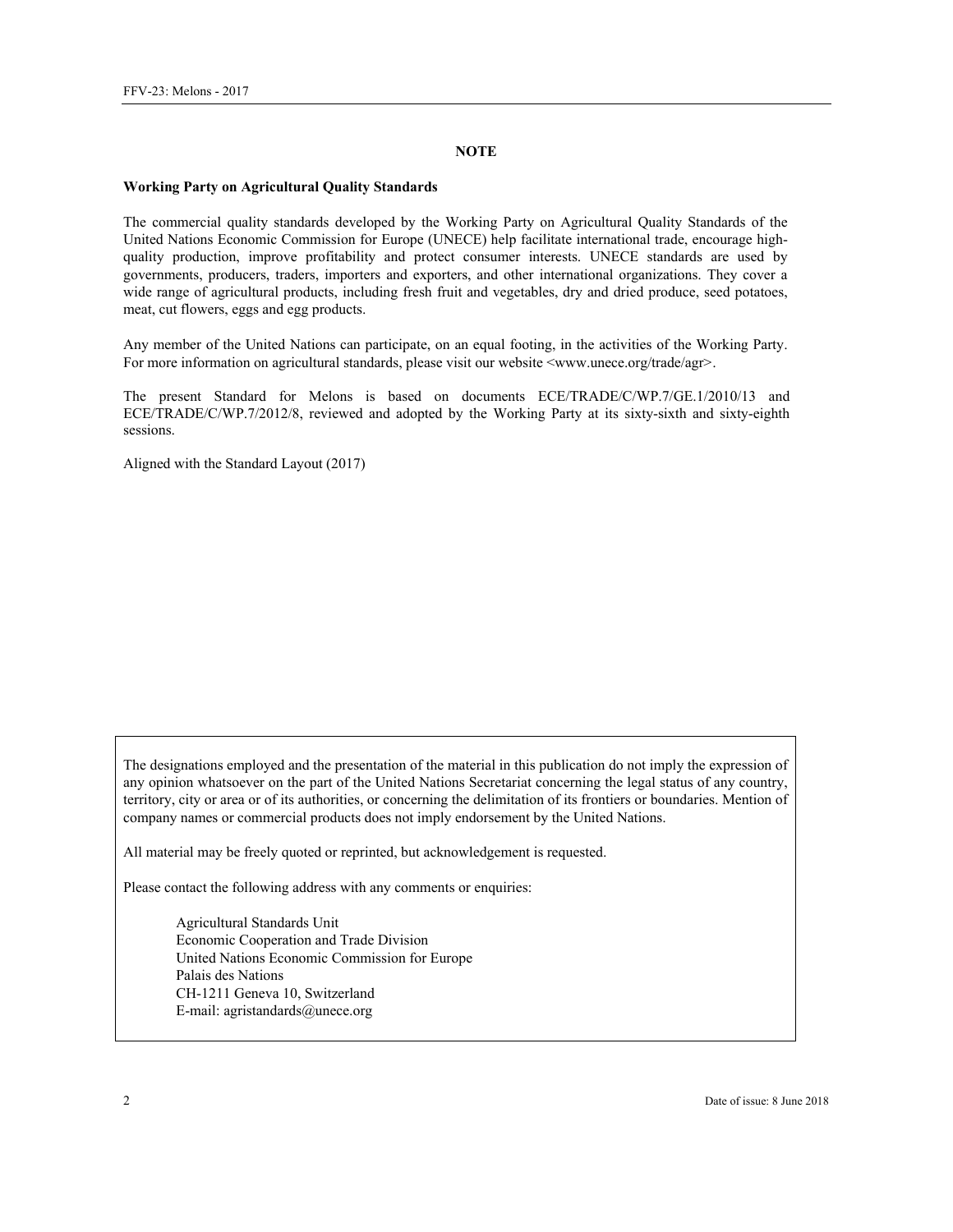## **UNECE Standard FFV-23 concerning the marketing and commercial quality control of melons**

## **I. Definition of produce**

This standard applies to melons of varieties (cultivars) grown from *Cucumis melo* L*.* to be supplied fresh to the consumer, melons for industrial processing being excluded.

## **II. Provisions concerning quality**

The purpose of the standard is to define the quality requirements for melons after preparation and packaging.

However, if applied at stages following export, products may show in relation to the requirements of the standard:

- a slight lack of freshness and turgidity
- a slight deterioration due to their development and their tendency to perish.

The holder/seller of products may not display such products or offer them for sale, or deliver or market them in any manner other than in conformity with this standard. The holder/seller shall be responsible for observing such conformity.

#### **A. Minimum requirements**

In all classes, subject to the special provisions for each class and the tolerances allowed, the melons must be:

- $\cdot$  intact<sup>1</sup>
- sound; produce affected by rotting or deterioration such as to make it unfit for consumption is excluded
- clean, practically free of any visible foreign matter
- fresh in appearance
- practically free from pests
- free from damage caused by pests affecting the flesh
- firm
- free of abnormal external moisture
- free of any foreign smell and/or taste.

The development and condition of the melons must be such as to enable them:

• to withstand transportation and handling

 $\overline{a}$ 

<sup>&</sup>lt;sup>1</sup> However, a small healed scar caused by automatic measurement of the refractometric index is not regarded as a defect.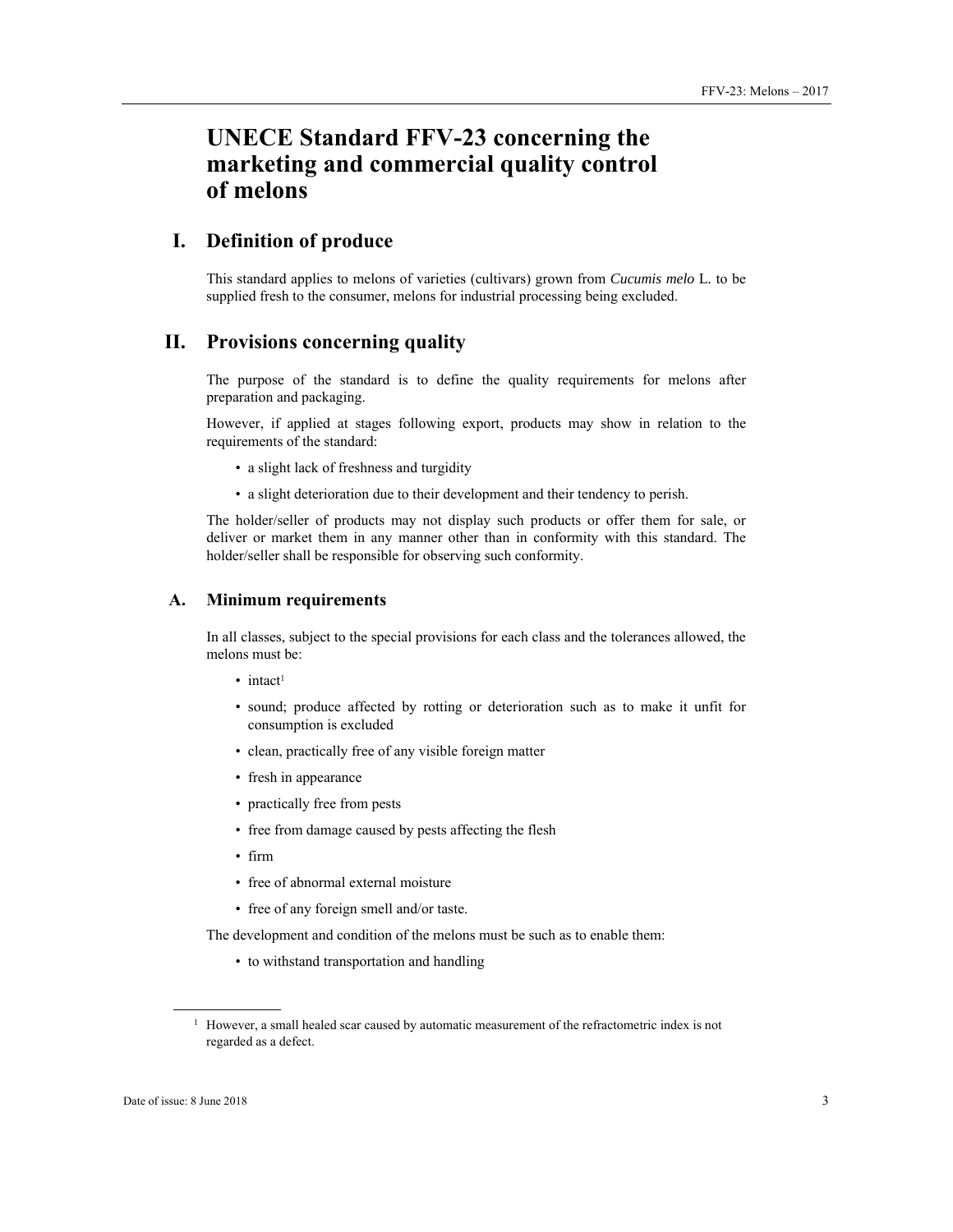• to arrive in satisfactory condition at the place of destination.

#### **B. Maturity requirements**

The melons must be sufficiently developed and display satisfactory maturity and/or ripeness. In order to satisfy this requirement the refractometric index of the flesh measured at the middle point of the fruit flesh and at the equatorial section must be equal to or greater than 10° Brix for Charentais type melons and 8° Brix for other melons.

#### **C. Classification**

Melons are classified in two classes, as defined below:

#### **(i) Class I**

Melons in this class must be of good quality. They must be characteristic of the variety and/or commercial type.

The following slight defects, however, may be allowed, provided these do not affect the general appearance of the produce, the quality, the keeping quality and presentation in the package:

- a slight defect in shape
- slight defects in colouring (a pale colouring of the rind at the point where the fruit touched the ground while growing is not regarded as a defect)
- slight skin defects due to rubbing or handling
- slight healed cracks around the peduncle of less than 2 cm in length that do not reach the flesh.

Fruits harvested with their peduncle attached shall present a length of peduncle of less than 2 cm.

#### **(ii) Class II**

This class includes melons that do not qualify for inclusion in Class I but satisfy the minimum requirements specified above.

The following defects may be allowed, provided the melons retain their essential characteristics as regards the quality, the keeping quality and presentation:

- defects in shape
- defects in colouring (a pale colouring of the rind at the point where the fruit touched the ground while growing is not regarded as a defect)
- skin defects due to rubbing or handling
- slight cracks or deep scratches that do not affect the flesh of the fruit and are dry
- slight bruising.

## **III. Provisions concerning sizing**

Size is determined by the weight of one unit or by the diameter of the equatorial section. The minimum sizes are as follows: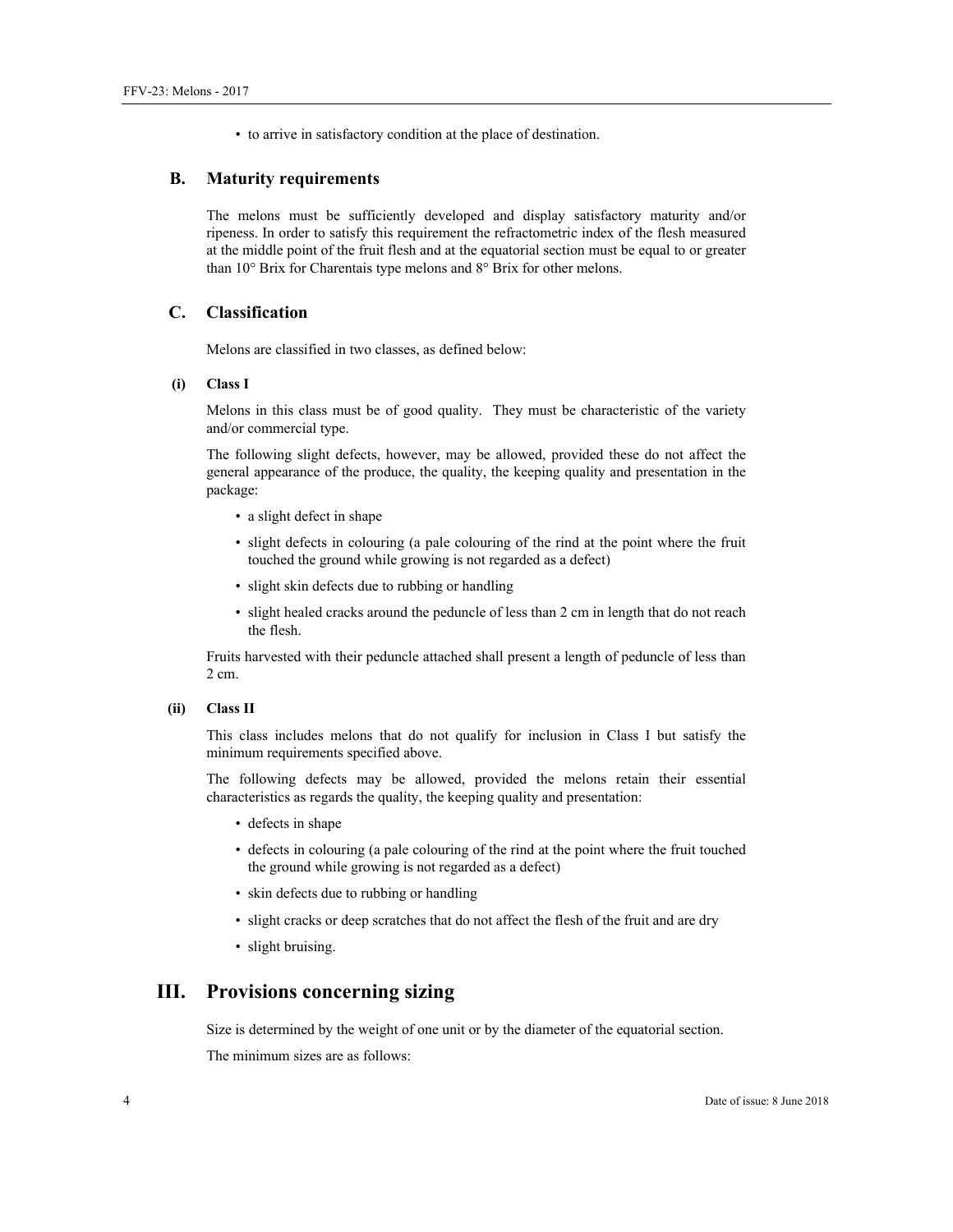Sizing by weight:

| • Charentais, Galia and Ogen type melons | 250 g  |
|------------------------------------------|--------|
| • other melons                           | 300 g  |
| Sizing by diameter:                      |        |
| • Charentais, Galia and Ogen type melons | 7.5 cm |
| • other melons                           | 80 cm  |

To ensure uniformity in size, the range in size between produce in the same package shall not exceed:

- 50 per cent (30 per cent for the Charentais type melons) more than the weight of the smallest
- 20 per cent (10 per cent for Charentais type melons) more than the diameter of the smallest.

### **IV. Provisions concerning tolerances**

At all marketing stages, tolerances in respect of quality and size shall be allowed in each lot for produce not satisfying the requirements of the class indicated.

#### **A. Quality tolerances**

#### **(i) Class I**

A total tolerance of 10 per cent, by number or weight, of melons not satisfying the requirements of the class but meeting those of Class II is allowed. Within this tolerance not more than 1 per cent in total may consist of produce satisfying neither the requirements of Class II quality nor the minimum requirements, or of produce affected by decay.

#### **(ii) Class II**

A total tolerance of 10 per cent, by number or weight, of melons satisfying neither the requirements of the class nor the minimum requirements is allowed. Within this tolerance not more than 2 per cent in total may consist of produce affected by decay.

#### **B. Size tolerances**

For all classes: a total tolerance of 10 per cent, by number or weight, of melons not satisfying the requirements as regards sizing is allowed.

## **V. Provisions concerning presentation**

#### **A. Uniformity**

The contents of each package must be uniform and contain only melons of the same origin, variety or commercial type, quality and size, and which have reached appreciably the same degree of development and ripeness and are of appreciably the same colour.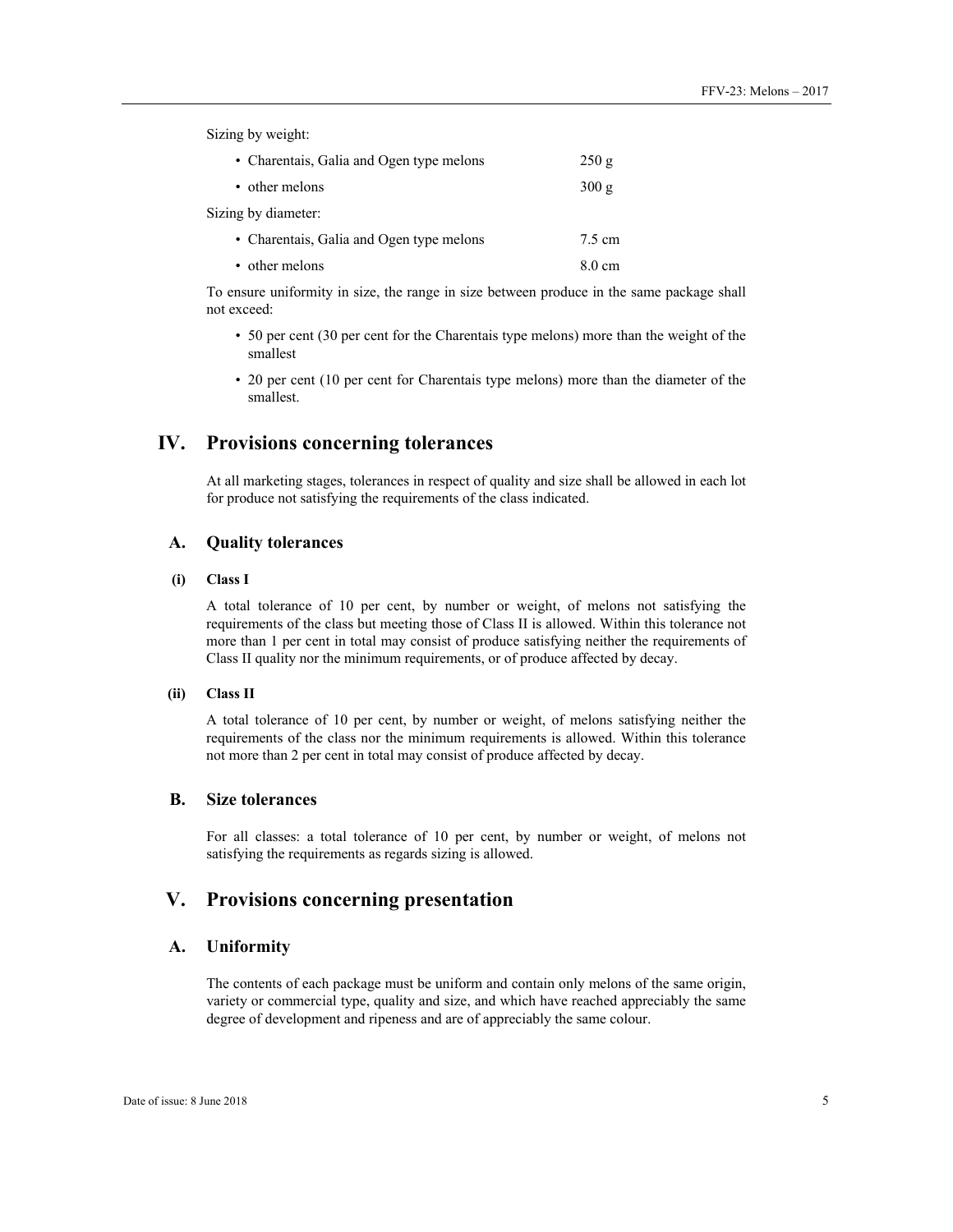However, a mixture of melons of distinctly different varieties and/or commercial types may be packed together in a package provided they are uniform in quality and, for each variety or commercial type concerned, in origin. However, in case of those mixtures uniformity in size is not required.

The visible part of the contents of the package must be representative of the entire contents.

#### **B. Packaging**

Melons must be packed in such a way as to protect the produce properly.

The materials used inside the package must be clean and of a quality such as to avoid causing any external or internal damage to the produce. The use of materials, particularly of paper or stamps bearing trade specifications, is allowed, provided the printing or labelling has been done with non-toxic ink or glue.

Stickers individually affixed to the produce shall be such that, when removed, they neither leave visible traces of glue nor lead to skin defects. Information lasered on single fruit should not lead to flesh or skin defects.

Packages must be free of all foreign matter.

## **VI. Provisions concerning marking**

Each package<sup>2</sup> must bear the following particulars, in letters grouped on the same side, legibly and indelibly marked, and visible from the outside:

#### **A. Identification**

Packer and/or dispatcher/exporter:

Name and physical address (e.g. street/city/region/postal code and, if different from the country of origin, the country) or a code mark officially recognized by the national authority<sup>3</sup> if the country applying such a system is listed in the UNECE database.

#### **B. Nature of produce**

- "Melons" if the contents are not visible from the outside
- "Mixture of melons", or equivalent denomination, in the case of a mixture of distinctly different varieties or commercial types of melons. If the produce is not visible from the outside, the varieties and/or commercial types and the quantity of each in the package must be indicated
- Name of the commercial type

 $\overline{a}$ 

<sup>&</sup>lt;sup>2</sup> These marking provisions do not apply to sales packages presented in packages. However, they do apply to sales packages (pre-packages) presented individually.<br><sup>3</sup> The national legislation of a number of countries requires the explicit declaration of the name and

address. However, in the case where a code mark is used, the reference "packer and/or dispatcher (or equivalent abbreviations)" has to be indicated in close connection with the code mark, and the code mark should be preceded by the ISO 3166 (alpha) country/area code of the recognizing country, if not the country of origin.